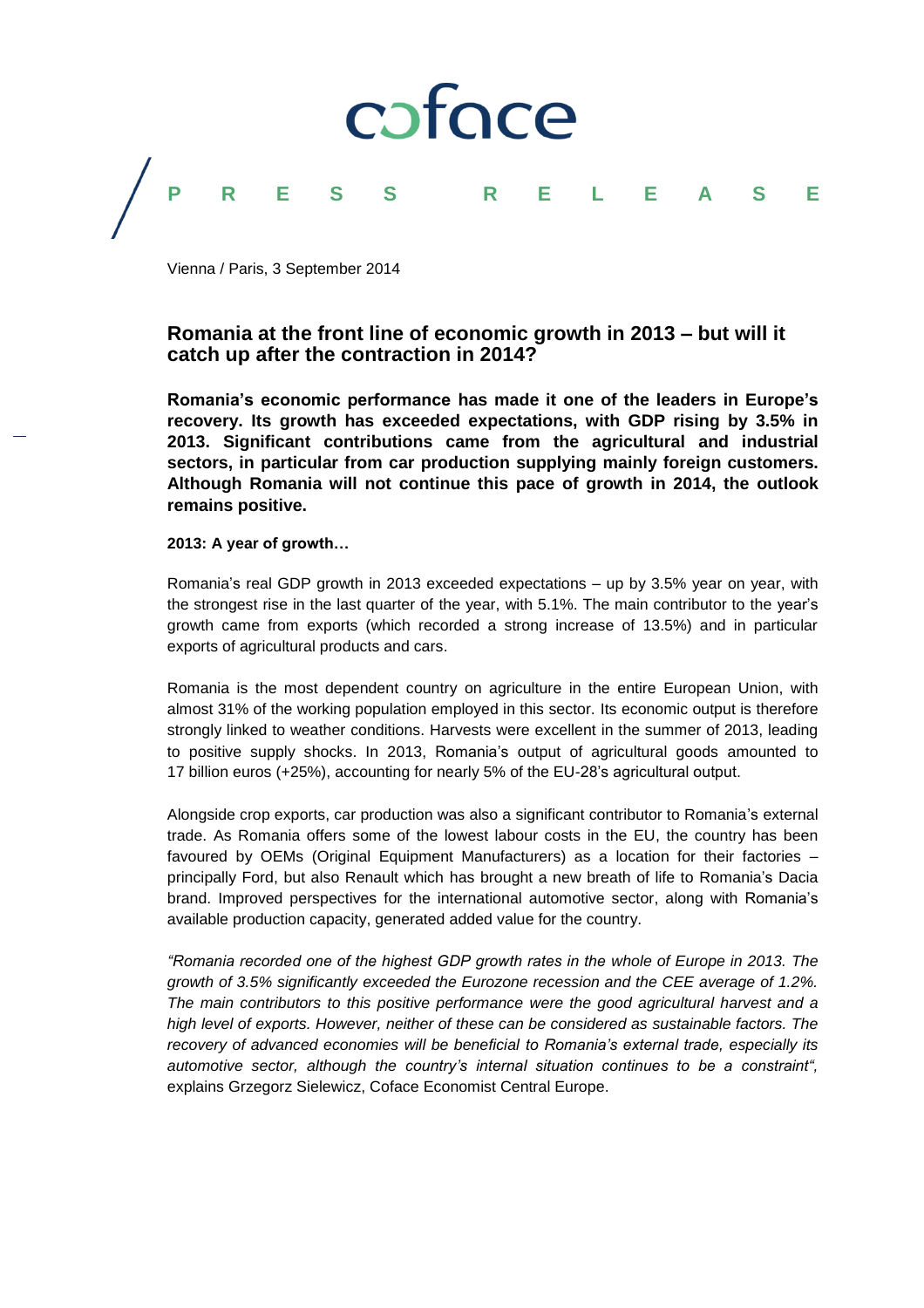# coface **PRESS RELEASE**

#### **Sector Barometer**

| Romania Sector Barometer |                   |                             |                   |
|--------------------------|-------------------|-----------------------------|-------------------|
| Sectors                  | <b>Risk level</b> | Sectors                     | <b>Risk level</b> |
| Mechanicals              |                   | Agrofood                    |                   |
| Construction             |                   | Chemicals                   |                   |
| Metals                   | M                 | <b>Wood Paper</b>           |                   |
| Transport                |                   | Energy                      |                   |
| Pharmaceuticals          |                   | Retail                      |                   |
| Textile and clothing     |                   | Services                    |                   |
| Moderate risk            | Medium risk       | High risk<br>Verv hiah risk |                   |

## **Transport : a pillar of Romania's economy**

The transport sector in Romania is an important pillar of the country's economy. The volume of freight transport amounted to 108% of GDP in 2012 - above the EU average of 95% but lower than most of its regional peers. Bulgaria and Poland recorded the highest shares, with 174% and 137% respectively.

The transport sector offers positive prospects given the increased demand for these services especially with the recovery of the Eurozone, Romania's main trading partner. However the improved demand for transport services will not directly translate into an increase in net profits for all Romanian companies operating in this sector. The intense competition can result in prices being pushed down and the acceptance of lower margins amid stable fixed costs. Coface forecasts a medium risk level in the transport sector.

### **Agriculture : an excellent harvest in 2013**

Romania benefited from greater increases in agricultural production than in other CEE countries. Nevertheless, the positive contribution of agriculture cannot be viewed as a permanent factor in the country's output. Moreover, as shown in the sector barometer, the agro food sector presents a medium level of risk with many small entities fighting for profits while under pressure from fixed costs.

As concerns external factors, Romania can profit from the turmoil in Ukraine. The recent turbulence has created an opportunity for Romania to become a major player on the grains market in the Black Sea basin. Russia and Ukraine remain significant producers of grain in the region, producing four and three times more respectively than Romania. Nevertheless, their production is forecast to decrease this year, by 4% for Russia and by as much as 10% for Ukraine. With stable worldwide demand, Romania will be able to strengthen its production capacities and influence export prices.